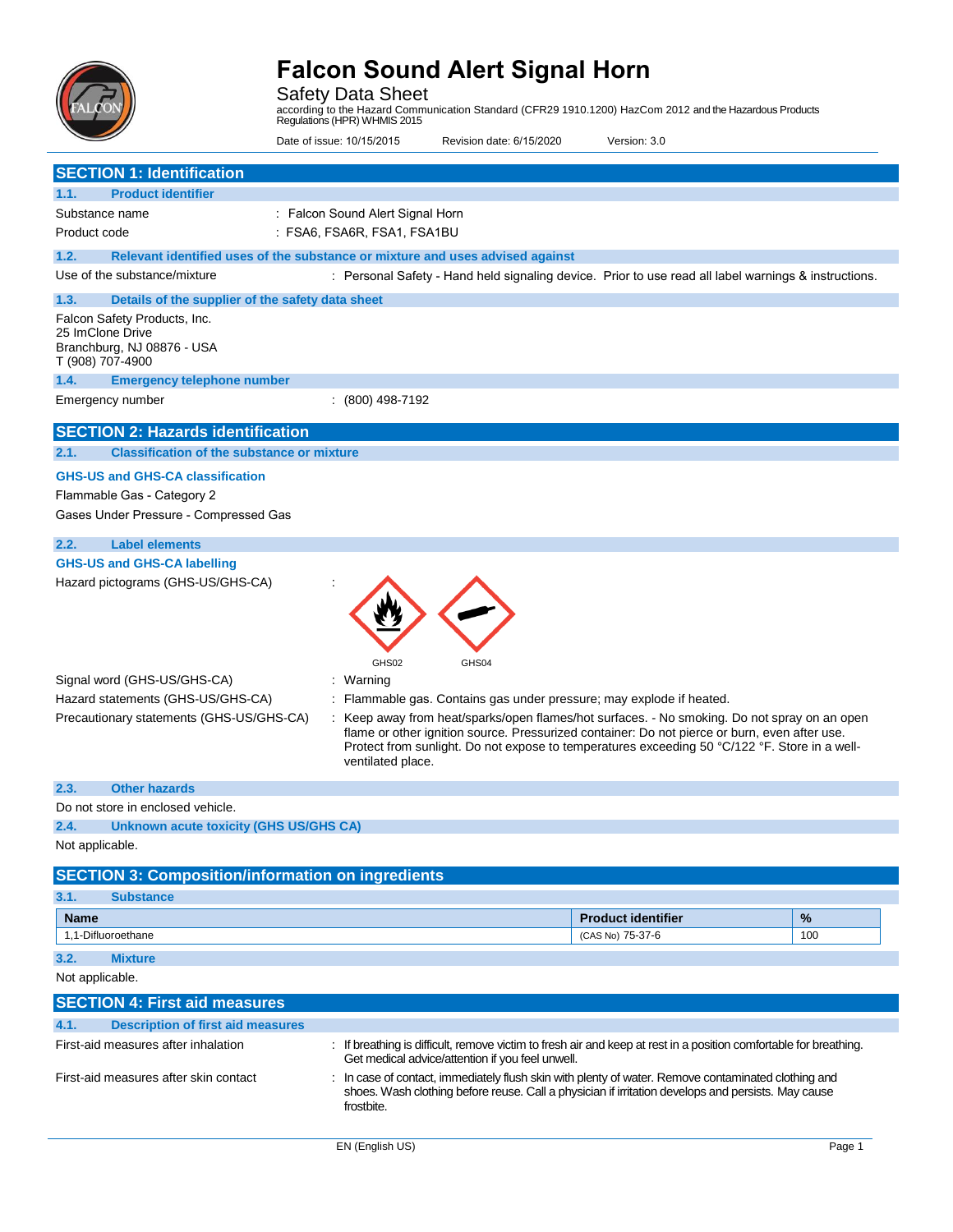### Safety Data Sheet

according to the Hazard Communication Standard (CFR29 1910.1200) HazCom 2012 and the Hazardous Products Regulations (HPR) WHMIS 2015

| First-aid measures after eye contact                                        | In case of contact, immediately flush eyes with plenty of water. Remove contact lenses, if worn. If<br>irritation persists, get medical attention.                                                                                                                                                                                    |  |
|-----------------------------------------------------------------------------|---------------------------------------------------------------------------------------------------------------------------------------------------------------------------------------------------------------------------------------------------------------------------------------------------------------------------------------|--|
| First-aid measures after ingestion                                          | : If swallowed, do NOT induce vomiting unless directed to do so by medical personnel. Never give<br>anything by mouth to an unconscious person. Get medical advice/attention if you feel unwell.                                                                                                                                      |  |
| Most important symptoms and effects, both acute and delayed<br>4.2.         |                                                                                                                                                                                                                                                                                                                                       |  |
| Symptoms/injuries after inhalation                                          | : May cause respiratory tract irritation. May cause drowsiness, dizziness and central nervous system<br>depression.                                                                                                                                                                                                                   |  |
| Symptoms/injuries after skin contact                                        | May cause skin irritation. Symptoms may include redness, drying, defatting and cracking of the skin.<br>May cause frostbite on contact with the liquid.                                                                                                                                                                               |  |
| Symptoms/injuries after eye contact                                         | May cause eye irritation. Symptoms may include discomfort or pain, excess blinking and tear<br>production, with possible redness and swelling. May cause frostbite on contact with the liquid.                                                                                                                                        |  |
| Symptoms/injuries after ingestion                                           | : Not a normal route of exposure.                                                                                                                                                                                                                                                                                                     |  |
| 4.3.                                                                        | Indication of any immediate medical attention and special treatment needed                                                                                                                                                                                                                                                            |  |
|                                                                             | Symptoms may not appear immediately. In case of accident or if you feel unwell, seek medical advice immediately (show the label or SDS where possible).                                                                                                                                                                               |  |
| <b>SECTION 5: Firefighting measures</b>                                     |                                                                                                                                                                                                                                                                                                                                       |  |
| <b>Extinguishing media</b><br>5.1.                                          |                                                                                                                                                                                                                                                                                                                                       |  |
| Suitable extinguishing media                                                | : Water spray, water fog, dry chemical, alcohol resistant foam, carbon dioxide.                                                                                                                                                                                                                                                       |  |
| Unsuitable extinguishing media                                              | : None known.                                                                                                                                                                                                                                                                                                                         |  |
| 5.2.<br>Special hazards arising from the substance or mixture               |                                                                                                                                                                                                                                                                                                                                       |  |
| Fire hazard                                                                 | : Flammable gas. Products of combustion may include, and are not limited to: oxides of<br>carbon, hydrofluoric acid, carbonyl fluoride.                                                                                                                                                                                               |  |
| Explosion hazard                                                            | Heat may build pressure, rupturing closed containers, spreading fire and increasing risk of<br>burns and injuries.                                                                                                                                                                                                                    |  |
| 5.3.<br><b>Advice for firefighters</b>                                      |                                                                                                                                                                                                                                                                                                                                       |  |
| Firefighting instructions                                                   | : DO NOT fight fire when fire reaches explosives. Evacuate area. Vapors are heavier than air<br>and may travel considerable distance to an ignition source and flash back to source of vapors.                                                                                                                                        |  |
| Protection during firefighting                                              | : Keep upwind of fire. Wear full fire fighting turn-out gear (full Bunker gear) and respiratory                                                                                                                                                                                                                                       |  |
|                                                                             | protection (SCBA).                                                                                                                                                                                                                                                                                                                    |  |
|                                                                             |                                                                                                                                                                                                                                                                                                                                       |  |
| <b>SECTION 6: Accidental release measures</b>                               |                                                                                                                                                                                                                                                                                                                                       |  |
| 6.1.<br>Personal precautions, protective equipment and emergency procedures |                                                                                                                                                                                                                                                                                                                                       |  |
| General measures                                                            | : Use personal protection recommended in Section 8. Isolate the hazard area and deny entry to<br>unnecessary and unprotected personnel. Eliminate sources of ignition.                                                                                                                                                                |  |
| 6.2.<br>Methods and material for containment and cleaning up                |                                                                                                                                                                                                                                                                                                                                       |  |
| For containment                                                             | : Ventilate the area thoroughly, especially low lying areas (basements, workpits etc).                                                                                                                                                                                                                                                |  |
| Methods for cleaning up                                                     | : Leave the product to evaporate. Provide ventilation.                                                                                                                                                                                                                                                                                |  |
| <b>Reference to other sections</b><br>6.3.                                  |                                                                                                                                                                                                                                                                                                                                       |  |
|                                                                             | See section 8 for further information on protective clothing and equipment and section 13 for advice on waste disposal.                                                                                                                                                                                                               |  |
| <b>SECTION 7: Handling and storage</b>                                      |                                                                                                                                                                                                                                                                                                                                       |  |
| <b>Precautions for safe handling</b><br>7.1.                                |                                                                                                                                                                                                                                                                                                                                       |  |
| Additional hazards when processed                                           | : Hazardous waste due to potential risk of explosion. Pressurized container: Do not pierce or<br>burn, even after use. Keep away from sources of ignition - No smoking.                                                                                                                                                               |  |
| Precautions for safe handling                                               | : Do not spray on an open flame or other ignition source. Avoid contact with skin and eyes. Avoid<br>breathing dust/fume/gas/mist/vapors/spray. Do not swallow. Provide local exhaust or general<br>room ventilation. When using do not eat, drink or smoke. Prevent the build-up of electrostatic<br>charge. Use non-sparking tools. |  |
| Hygiene measures                                                            | : Launder contaminated clothing before reuse. Wash hands before eating, drinking, or smoking.                                                                                                                                                                                                                                         |  |
| 7.2.<br>Conditions for safe storage, including any incompatibilities        |                                                                                                                                                                                                                                                                                                                                       |  |
| Technical measures                                                          | : Proper grounding procedures to avoid static electricity should be followed.                                                                                                                                                                                                                                                         |  |
| Storage conditions                                                          | : Keep out of the reach of children. Keep container dry and in a well-ventilated place. Protect<br>from sunlight. Do not expose to temperatures exceeding 50 °C/122 °F. Keep in fireproof place.<br>Store in original container. Do not store in enclosed vehicle.                                                                    |  |
| <b>Specific end use(s)</b><br>7.3.                                          |                                                                                                                                                                                                                                                                                                                                       |  |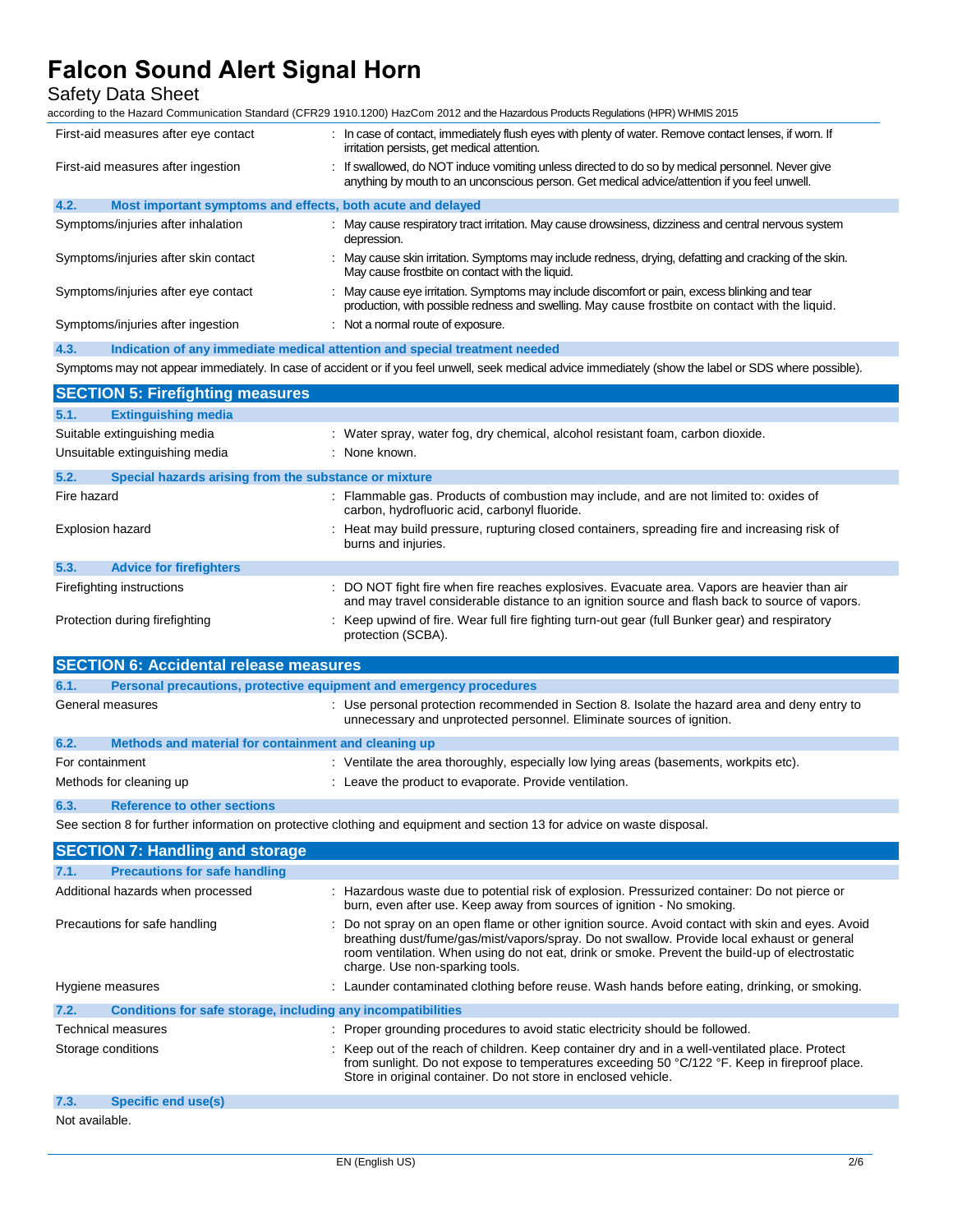Safety Data Sheet

according to the Hazard Communication Standard (CFR29 1910.1200) HazCom 2012 and the Hazardous Products Regulations (HPR) WHMIS 2015

| <b>SECTION 8: Exposure controls/personal protection</b> |                 |  |  |  |
|---------------------------------------------------------|-----------------|--|--|--|
| 8.1.<br><b>Control parameters</b>                       |                 |  |  |  |
| 1,1-Difluoroethane (75-37-6)                            |                 |  |  |  |
| <b>ACGIH</b>                                            | Not applicable. |  |  |  |
| <b>OSHA</b>                                             | Not applicable. |  |  |  |
| <b>NIOSH</b>                                            | Not applicable. |  |  |  |
| <b>IDLH</b>                                             | Not applicable. |  |  |  |

| 8.2.<br><b>Exposure controls</b> |                                                                                                                                                                                                                                                  |
|----------------------------------|--------------------------------------------------------------------------------------------------------------------------------------------------------------------------------------------------------------------------------------------------|
| Appropriate engineering controls | : Use ventilation adequate to keep exposures (airborne levels of dust, fume, vapor, etc.) below<br>recommended exposure limits.                                                                                                                  |
| Hand protection                  | : Wear suitable gloves.                                                                                                                                                                                                                          |
| Eye protection                   | : Safety glasses with side shields.                                                                                                                                                                                                              |
| Skin and body protection         | : Wear suitable protective clothing.                                                                                                                                                                                                             |
| Respiratory protection           | : In case of insufficient ventilation, wear suitable respiratory equipment. Respirator selection<br>must be based on known or anticipated exposure levels, the hazards of the product and the<br>safe working limits of the selected respirator. |
| Environmental exposure controls  | : Maintain levels below Community environmental protection thresholds.                                                                                                                                                                           |
| Other information                | : Do not eat, smoke or drink where material is handled, processed or stored. Wash hands carefully<br>before eating or smoking. Handle according to established industrial hygiene and safety practices.                                          |

| <b>SECTION 9: Physical and chemical properties</b>            |                             |  |  |  |
|---------------------------------------------------------------|-----------------------------|--|--|--|
| Information on basic physical and chemical properties<br>9.1. |                             |  |  |  |
| Physical state                                                | : Gas                       |  |  |  |
| Appearance                                                    | : Clear                     |  |  |  |
| Color                                                         | Colourless                  |  |  |  |
| Odor                                                          | Slight, ether-like          |  |  |  |
| Odor threshold                                                | No data available           |  |  |  |
| pH                                                            | Neutral                     |  |  |  |
| Melting point                                                 | : No data available         |  |  |  |
| Freezing point                                                | : No data available         |  |  |  |
| Boiling point                                                 | : -13 °F (-25 °C)           |  |  |  |
| Flash point (method)                                          | : $-58 °F (-14.4 °C)$       |  |  |  |
| Relative evaporation rate (butyl acetate=1)                   | : No data available         |  |  |  |
| Flammability (solid, gas)                                     | Flammable                   |  |  |  |
| <b>Explosion limits</b>                                       | $: 3.9 - 16.9$              |  |  |  |
| <b>Explosive properties</b>                                   | : No data available         |  |  |  |
| Oxidizing properties                                          | : No data available         |  |  |  |
| Vapor pressure                                                | : 5960 kPa at 77 °F (25 °C) |  |  |  |
| Relative density                                              | : 0.91                      |  |  |  |
| Relative vapor density at 20 °C                               | : 2.4 at 77 °F (25 °C)      |  |  |  |
| Specific gravity / density                                    | . 0.9                       |  |  |  |
| Solubility                                                    | : Slightly                  |  |  |  |
| Partition coefficient: n-octanol/water                        | No data available           |  |  |  |
| Auto-ignition temperature                                     | : No data available         |  |  |  |
| Decomposition temperature                                     | : No data available         |  |  |  |
| Viscosity                                                     | No data available           |  |  |  |
| Viscosity, kinematic                                          | No data available           |  |  |  |
| Viscosity, dynamic                                            | No data available           |  |  |  |
| 9.2.<br><b>Other information</b>                              |                             |  |  |  |

No additional information available.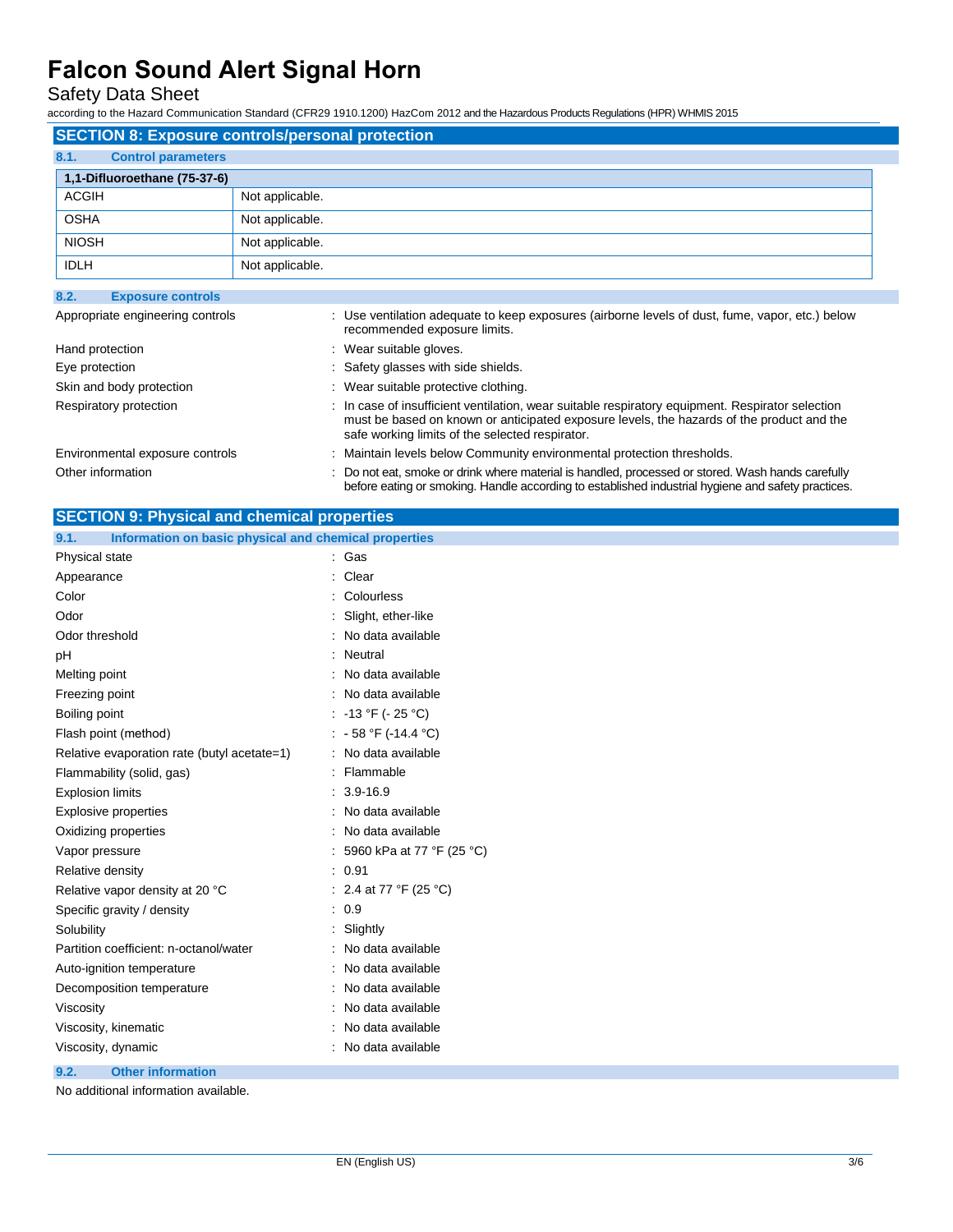### Safety Data Sheet

according to the Hazard Communication Standard (CFR29 1910.1200) HazCom 2012 and the Hazardous Products Regulations (HPR) WHMIS 2015

#### **SECTION 10: Stability and reactivity**

#### **10.1. Reactivity**

No dangerous reaction known under conditions of normal use.

#### **10.2. Chemical stability**

Stable under normal storage conditions. Flammable gas. Contents under pressure. Container may explode if heated. Do not puncture. Do not burn.

**10.3. Possibility of hazardous reactions** 

No dangerous reaction known under conditions of normal use.

#### **10.4. Conditions to avoid**

Heat. Incompatible materials. Sources of ignition. Do not expose to temperatures exceeding 50 °C/ 122 °F.

**10.5. Incompatible materials** 

Alkali and alkaline earth metals. Powdered metals. Powdered metallic salts.

**10.6. Hazardous decomposition products** 

May include, and are not limited to: oxides of carbon, hydrofluoric acid, carbonyl fluoride.

#### **SECTION 11: Toxicological information**

#### **11.1. Information on toxicological effects**

Acute toxicity in the contract of the contract of the contract of the contract of the contract of the contract of the contract of the contract of the contract of the contract of the contract of the contract of the contract

| <b>Falcon Sound Alert Signal Horn</b>              |  |                                                                                                                                                                                                |  |
|----------------------------------------------------|--|------------------------------------------------------------------------------------------------------------------------------------------------------------------------------------------------|--|
| LD50 oral rat                                      |  | 1500 mg/kg                                                                                                                                                                                     |  |
| LD50 dermal rabbit                                 |  | No data available                                                                                                                                                                              |  |
| LC50 inhalation rat                                |  | 64000 ppm                                                                                                                                                                                      |  |
| Skin corrosion/irritation                          |  | Based on available data, the classification criteria are not met.                                                                                                                              |  |
| Serious eye damage/irritation                      |  | Based on available data, the classification criteria are not met.                                                                                                                              |  |
| Respiratory or skin sensitization                  |  | Based on available data, the classification criteria are not met.                                                                                                                              |  |
| Germ cell mutagenicity                             |  | Based on available data, the classification criteria are not met.                                                                                                                              |  |
| Carcinogenicity                                    |  | Based on available data, the classification criteria are not met.                                                                                                                              |  |
| Reproductive toxicity                              |  | Based on available data, the classification criteria are not met.                                                                                                                              |  |
| Specific target organ toxicity (single exposure)   |  | : Based on available data, the classification criteria are not met.                                                                                                                            |  |
| Specific target organ toxicity (repeated exposure) |  | Based on available data, the classification criteria are not met.                                                                                                                              |  |
| Aspiration hazard                                  |  | : Based on available data, the classification criteria are not met.                                                                                                                            |  |
| Symptoms/injuries after inhalation                 |  | : May cause respiratory tract irritation. May cause drowsiness, dizziness and central nervous system<br>depression.                                                                            |  |
| Symptoms/injuries after skin contact               |  | May cause skin irritation. Symptoms may include redness, drying, defatting and cracking of the skin.<br>May cause frostbite on contact with the liquid.                                        |  |
| Symptoms/injuries after eye contact                |  | May cause eye irritation. Symptoms may include discomfort or pain, excess blinking and tear<br>production, with possible redness and swelling. May cause frostbite on contact with the liquid. |  |
| Symptoms/injuries after ingestion                  |  | : Not a normal route of exposure.                                                                                                                                                              |  |

### **SECTION 12: Ecological information 12.1. Toxicity** Ecology - general **Ecology** - general  $\cdot$  May cause long-term adverse effects in the aquatic environment. **12.2. Persistence and degradability Falcon Sound Alert Signal Horn** Persistence and degradability Not established. **12.3. Bioaccumulative potential Falcon Sound Alert Signal Horn** Bioaccumulative potential Not established. **12.4. Mobility in soil** No additional information available. **12.5. Other adverse effects** Effect on the global warming : No known ecological damage caused by this product.

EN (English US) 4/6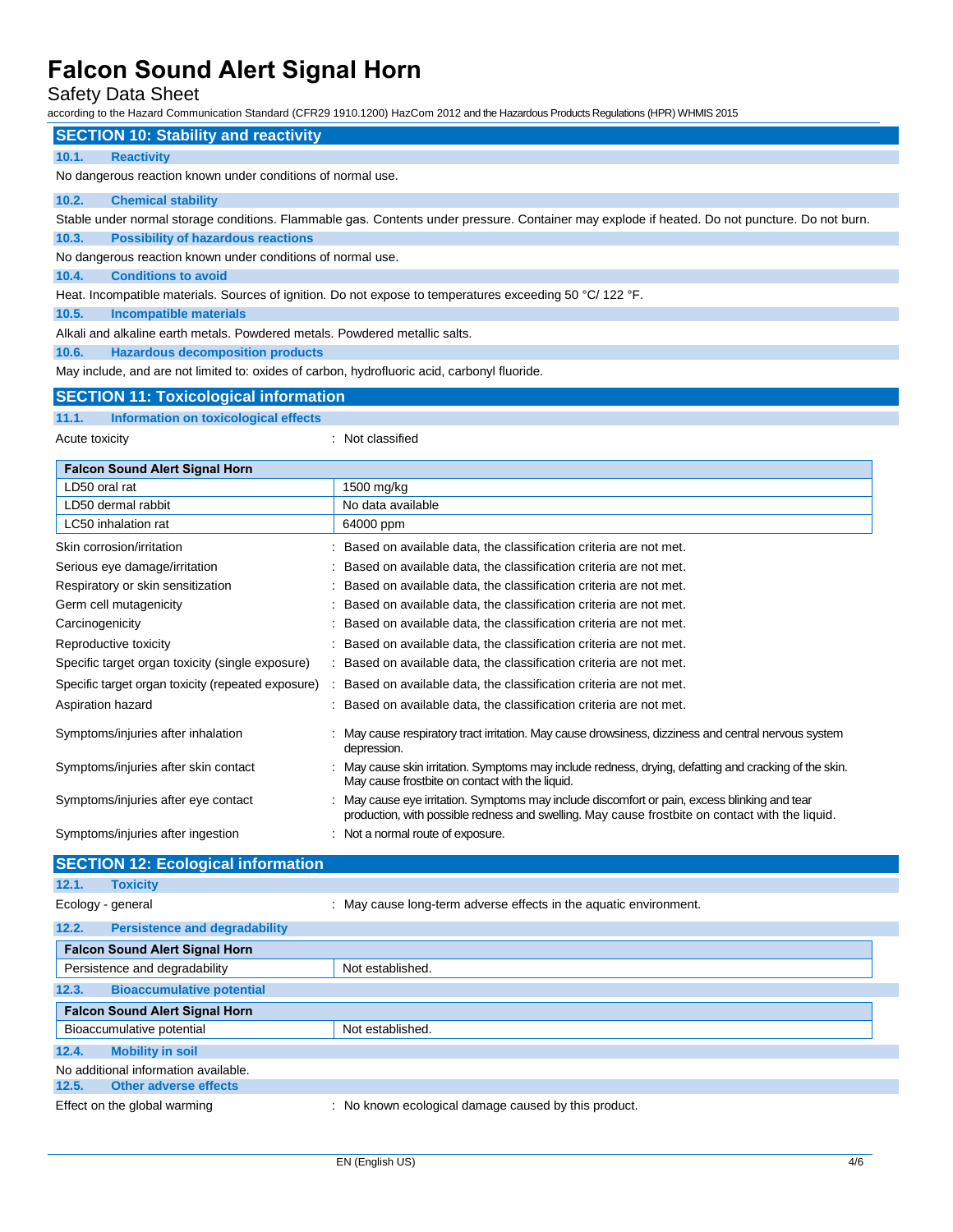Safety Data Sheet

according to the Hazard Communication Standard (CFR29 1910.1200) HazCom 2012 and the Hazardous Products Regulations (HPR) WHMIS 2015

| <b>SECTION 13: Disposal considerations</b>                                                                                                                                 |                                                                                                                                                                                                                                                              |  |  |
|----------------------------------------------------------------------------------------------------------------------------------------------------------------------------|--------------------------------------------------------------------------------------------------------------------------------------------------------------------------------------------------------------------------------------------------------------|--|--|
| 13.1.<br><b>Waste treatment methods</b>                                                                                                                                    |                                                                                                                                                                                                                                                              |  |  |
| Waste disposal recommendations                                                                                                                                             | : This material must be disposed of in accordance with all local, state, provincial, and federal<br>regulations. The generation of waste should be avoided or minimized wherever possible.<br>Container under pressure. Do not drill or burn even after use. |  |  |
| Additional information                                                                                                                                                     | : Flammable vapors may accumulate in the container.                                                                                                                                                                                                          |  |  |
| <b>SECTION 14: Transport information</b>                                                                                                                                   |                                                                                                                                                                                                                                                              |  |  |
| <b>Department of Transportation (DOT)</b>                                                                                                                                  |                                                                                                                                                                                                                                                              |  |  |
| In accordance with DOT                                                                                                                                                     |                                                                                                                                                                                                                                                              |  |  |
| UN-No. (DOT)                                                                                                                                                               | : UN1030                                                                                                                                                                                                                                                     |  |  |
| Proper Shipping Name (DOT)                                                                                                                                                 | : 1,1-Difluoroethane                                                                                                                                                                                                                                         |  |  |
| Transport hazard class(es) (DOT)                                                                                                                                           | : 2.1                                                                                                                                                                                                                                                        |  |  |
| Hazard labels (DOT)                                                                                                                                                        |                                                                                                                                                                                                                                                              |  |  |
| <b>Packaging Exceptions</b>                                                                                                                                                | : Falcon Safety Products has been granted a DOT special permit. A copy of DOT Special Permit<br>SP-11516 can be obtained by calling Falcon Safety Products, Inc. at 908-707-4900.                                                                            |  |  |
| <b>Transportation of Dangerous Goods (TDG)</b>                                                                                                                             |                                                                                                                                                                                                                                                              |  |  |
| In accordance with TDG                                                                                                                                                     |                                                                                                                                                                                                                                                              |  |  |
| UN-No.(TDG)                                                                                                                                                                | : UN1950                                                                                                                                                                                                                                                     |  |  |
| Proper Shipping Name (TDG)                                                                                                                                                 | : AEROSOLS, flammable                                                                                                                                                                                                                                        |  |  |
| Class (TDG)                                                                                                                                                                | : 2.1                                                                                                                                                                                                                                                        |  |  |
| Hazard labels (TDG)                                                                                                                                                        |                                                                                                                                                                                                                                                              |  |  |
| Packaging Exceptions                                                                                                                                                       | Limited Quantity Index 1 L                                                                                                                                                                                                                                   |  |  |
| <b>Transport by sea</b>                                                                                                                                                    |                                                                                                                                                                                                                                                              |  |  |
| UN-No. (IMDG)                                                                                                                                                              | $:$ UN1030                                                                                                                                                                                                                                                   |  |  |
| Proper Shipping Name (IMDG)                                                                                                                                                | : 1,1-DIFLUOROETHANE (REFRIGERANT GAS R 152a)                                                                                                                                                                                                                |  |  |
| Class (IMDG)                                                                                                                                                               | : 2.1                                                                                                                                                                                                                                                        |  |  |
| <b>Air transport</b>                                                                                                                                                       |                                                                                                                                                                                                                                                              |  |  |
| UN-No. (IATA)                                                                                                                                                              | : UN1030                                                                                                                                                                                                                                                     |  |  |
| Proper Shipping Name (IATA)                                                                                                                                                | : 1,1-Difluoroethane                                                                                                                                                                                                                                         |  |  |
| Class (IATA)                                                                                                                                                               | : 2.1                                                                                                                                                                                                                                                        |  |  |
| <b>Additional information</b>                                                                                                                                              |                                                                                                                                                                                                                                                              |  |  |
| Other information                                                                                                                                                          | : No supplementary information available.                                                                                                                                                                                                                    |  |  |
|                                                                                                                                                                            |                                                                                                                                                                                                                                                              |  |  |
| Special transport precautions                                                                                                                                              | : Do not handle until all safety precautions have been read and understood.                                                                                                                                                                                  |  |  |
| <b>SECTION 15: Regulatory information</b>                                                                                                                                  |                                                                                                                                                                                                                                                              |  |  |
| 15.1. Federal regulations                                                                                                                                                  |                                                                                                                                                                                                                                                              |  |  |
| All components of this product are listed, or excluded from listing, on the United States Environmental Protection Agency Toxic Substances<br>Control Act (TSCA) inventory |                                                                                                                                                                                                                                                              |  |  |
| 1,1-Difluoroethane (75-37-6)                                                                                                                                               |                                                                                                                                                                                                                                                              |  |  |
| Listed on the Canadian DSL (Domestic Sustances List)                                                                                                                       |                                                                                                                                                                                                                                                              |  |  |
| 15.2. US State regulations                                                                                                                                                 |                                                                                                                                                                                                                                                              |  |  |
| <b>Falcon Sound Alert Signal Horn</b>                                                                                                                                      |                                                                                                                                                                                                                                                              |  |  |

State or local regulations This product does not contain a chemical known to the State of California to cause cancer,